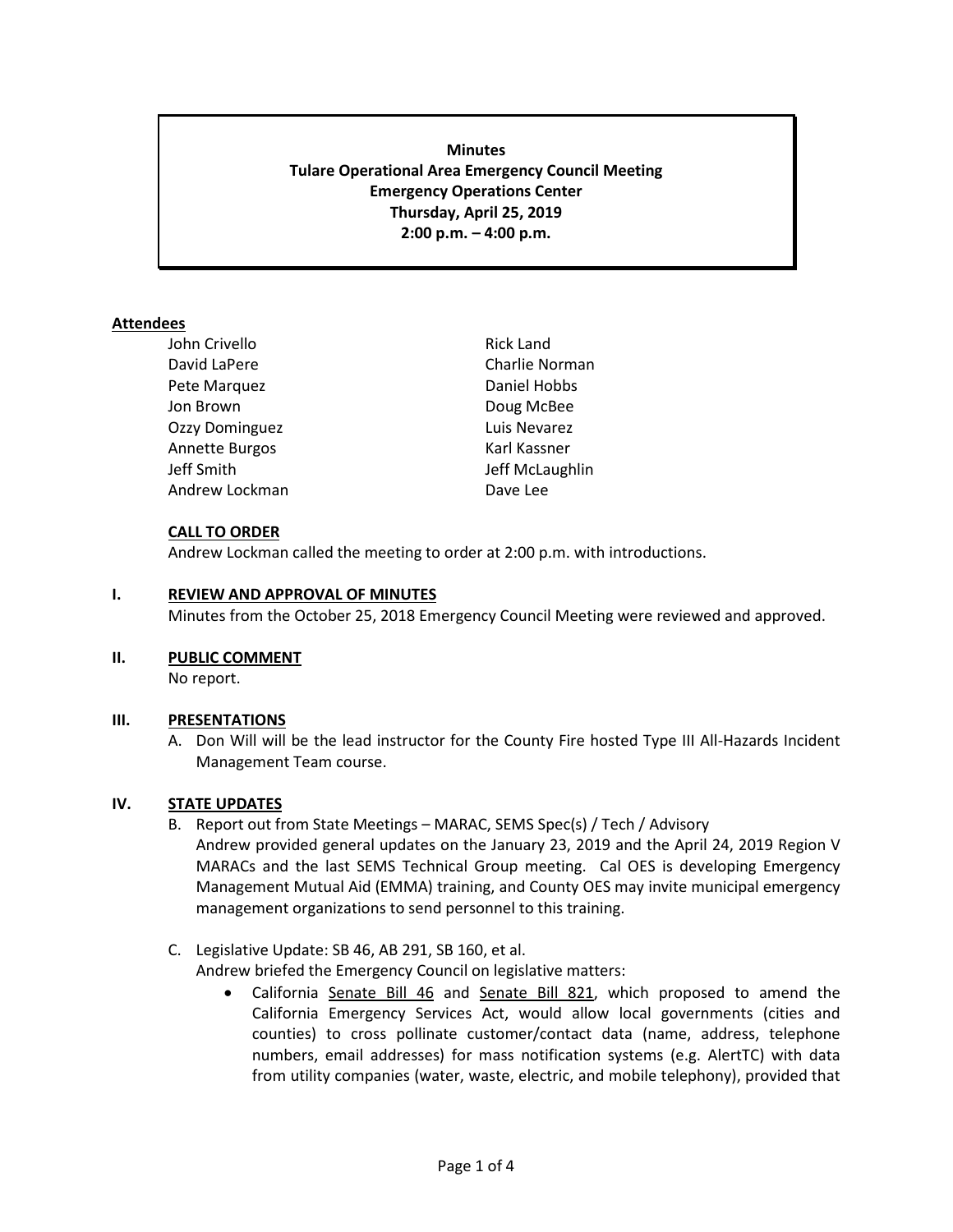an "opt-out" function is provided. Senate Bill 821 has become law. However, there is pushback from the utility companies for this type of legislation.

- Assembly Bill 291 propose to establish a Local Emergency Preparedness and Hazard Mitigation Fund, and provide an additional \$500,000 to each county annually, provided that the counties continue to contribute financially to emergency management what they had individually contributed on average over the past five years. If this bill is ratified, this may be a sea change for emergency management in California.
- Senate Bill [1](#page-1-0)60 proposes to mandate integration cultural competence<sup>1</sup> into future emergency operations plan (EOP) updates (emergency communications, evacuation, sheltering, mitigation, planning, preparedness, etc.), and provide a forum for community engagement in geographically diverse locations and culturally diverse communities<sup>[2](#page-1-1)</sup>.
- Assembly Bill 2311 would mandate that future EOP revisions incorporate the needs of persons with disability, access and functional needs for emergency communications, evacuations, and sheltering activities.
- D. Mitigation Plan Adoption (AB 2140) & Cal OES Recovery Policies Andrew briefed the Emergency Council regarding Assembly Bill 2140, which became law, and requires local governments to incorporate the Local Hazard Mitigation Plan into the General Plan's Safety Element in order to qualify for 0% local share cost for debris removal, and for expanding recovery costs for California Disaster Assistance Act (CDAA) to cover 25%, with the Stafford Act to cover the remaining 75% .

ACTION ITEM: Can cities satisfy AB-2140 by referencing the County's General Plan's Safety Element?

TENTATIVE RESPONSE: County OES is in discussion with Cal OES' Hazard Mitigation Branch regarding the relevant differences between General Law (Farmersville) and Charter municipalities. The Branch's general sentiment – in regard to policy – is that, if the jurisdictions have a governing board (i.e. Council) and a General Plan, then the jurisdictions will have to adopt via resolution. A potential caveat or exception to this requirement is if a jurisdiction does not have a General Plan, and is not mandated to have a General Plan.

E. Alert & Warning Guidelines

Cal OES has been developing Alert & Warning Guidelines for Californian jurisdictions in reaction to the Sonoma County Tubbs Fire, and later reinforced by the Butte County Camp

<span id="page-1-0"></span><sup>&</sup>lt;sup>1</sup> "Cultural competence" means the ability to understand, communicate with, and effectively interact with people across cultures in order to ensure that the needs of all community members are addressed, with priority given to "culturally diverse communities." "Cultural competence" includes, but is not limited to, being respectful and responsive to the cultural and linguistic needs of diverse population groups.

<span id="page-1-1"></span><sup>&</sup>lt;sup>2</sup> "Culturally diverse communities" includes, but is not limited to, race and ethnicity, including indigenous peoples, communities of color, and immigrant and refugee communities; gender, including women; age, including the elderly and youth; sexual and gender minorities; people with disabilities; occupation and income level including low-income individuals and the unhoused; education level; people with no or limited English language proficiency; as well as geographic location.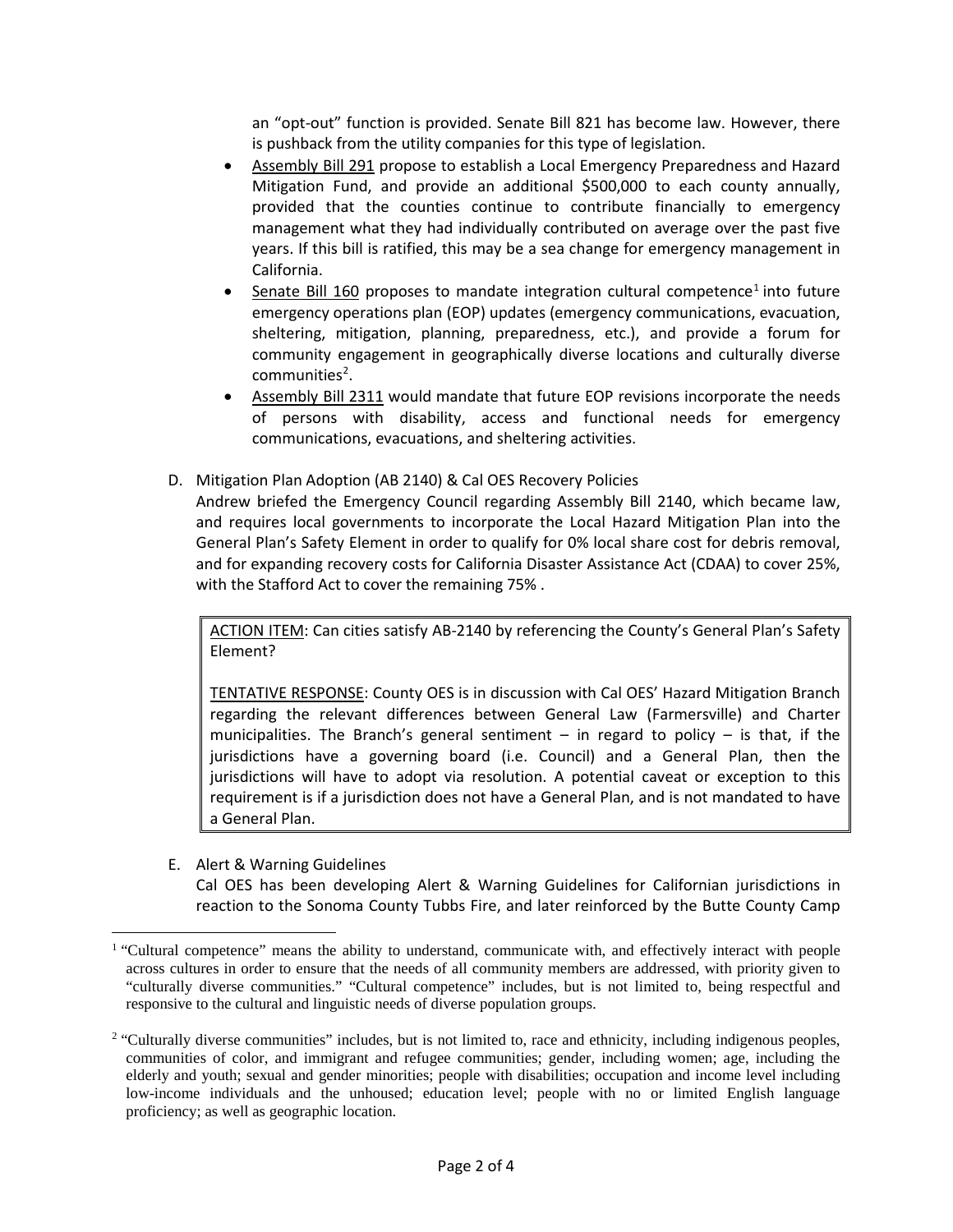Fire. This will impact how we use AlertTC as a mass notification tool – along with all other Californian jurisdictions – once the guidance is released. This guidance will also cover social media, and other modes of alerts and warnings.

## **V. TULARE OA UPDATES & DISCUSSION**

## F. Upcoming Wireless Emergency Alerts Changes

Andrew briefed the Emergency Council on forthcoming changes to Wireless Emergency Alerts (WEA). Tentatively, by May 2019, WEA will have additional message fields for 360 character warnings (up from 90), and a Spanish message field. Tentatively, by December 2019, WEA will be accurate within a one-tenth of a mile overshoot. Currently, we are able to test WEA through WEA, and store authentication.

## G. New Everbridge Module: Incident Communications

Andrew briefed the Emergency Council that he is looking into Everbridge's Incident Communications (IC) module as a supplement to Manager. IC will utilize committee-built notification templates to help streamline notification development, and ensure that notifications are formatted in a manner consistent with the best practices prescribed by social science studies.

## H. Updates to Tulare OA Alert & Warning Program

Andrew briefed the Emergency Council that County OES has begun incorporating the findings of Cal OES' Tubbs Fire After Action Report and social science studies into the development of alerts & warnings. Notifications – in general – will be formatted to comply with Denis Mileti's 8-component style. This is in addition to the practices established during the Pier Fire incident, where GIS technical specialists utilized interactive maps on the County's Emergencies website, and will be fed by information developed through the Mass Care & Shelter and Mass Evacuation Plans.

## I. Revision of Mass Care & Shelter Plan

Sabrina briefed the Emergency Council that the Mass Care & Shelter Plan inventory has 39 assessed shelter sites who have executed a Memorandum of Understanding with the County. The plan will seek to establish enough shelter sites and shelter space to accommodate 20% of the County's population.

## J. Revision of Mass Evacuation Plan

Sabrina briefed the Emergency Council that the Mass Evacuation Plan revision is projected to be completed in 5-7 months, with Board adoption in 6-8 months. This plan may take up to a year for full implementation.

# K. Fiscal Year 2019 Homeland Security Grant Update

County OES submitted the Operational Area's FY 2019 State Homeland Security Grant Program's (SHSGP) Advanced Application on January 15, 2019, as developed during the Project Proposal Meeting by the Approval Authority, and ratified by the Board of Supervisors. County OES is also working closely with County Counsel to downstream the Cal OES Standard Grant Assurances for FY 2019 SHSGP to subrecipients.